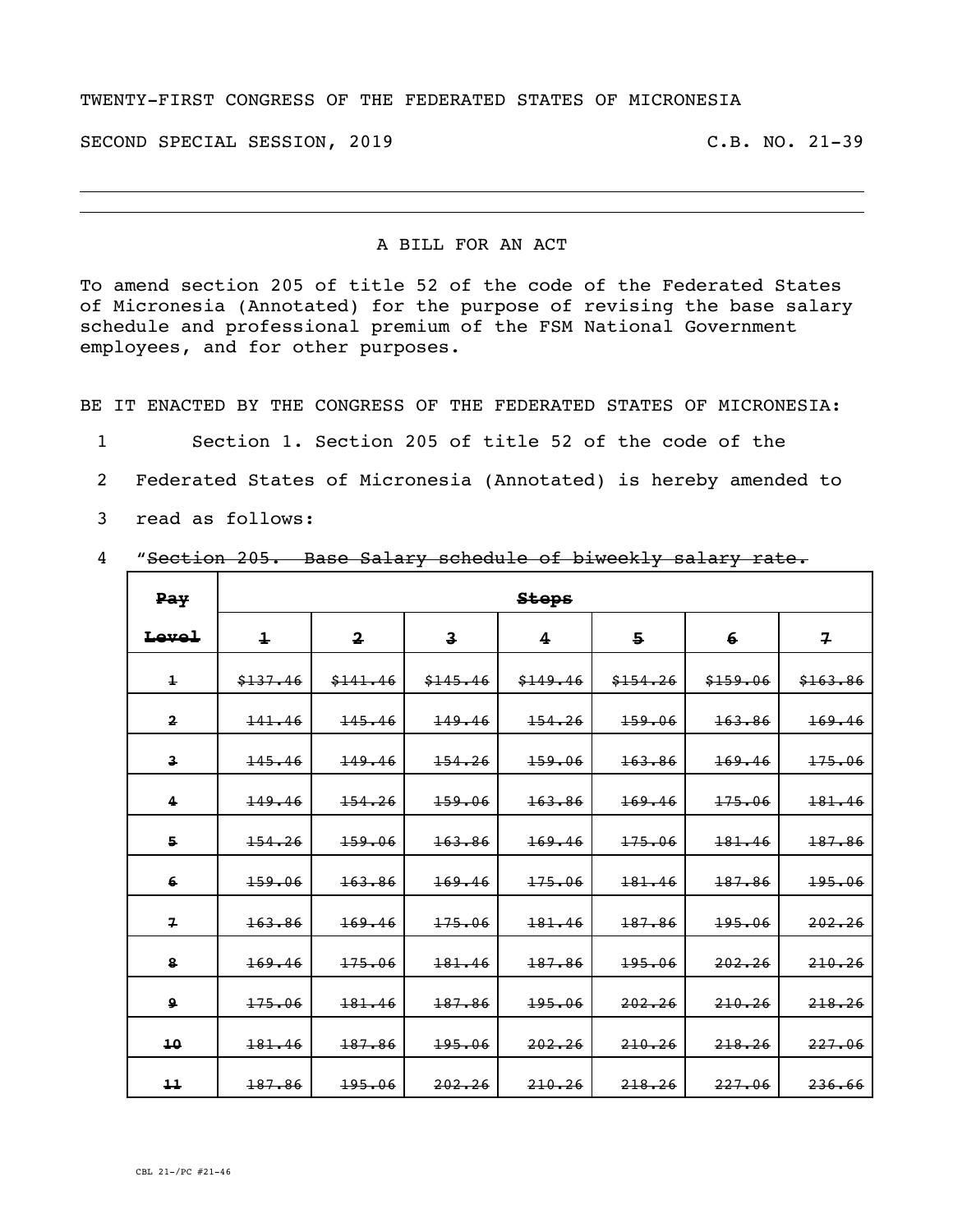$\overline{\phantom{0}}$ 

| Pay              | <b>Steps</b>                           |                         |                         |                   |                   |                    |                         |  |
|------------------|----------------------------------------|-------------------------|-------------------------|-------------------|-------------------|--------------------|-------------------------|--|
| <del>Level</del> | 1                                      | $\overline{\mathbf{2}}$ | $\overline{\mathbf{3}}$ | 4                 | 5                 | 6                  | $\overline{\mathbf{r}}$ |  |
| $\pm 2$          | 195.06                                 | 202.26                  | 210.26                  | 218.26            | 227.06            | 236.66             | 246.26                  |  |
| $+3$             | 202.26                                 | 210.26                  | 218.26                  | 227.06            | 236.66            | 246.26             | <del>256.66</del>       |  |
| $\overline{14}$  | 210.26<br>218.26                       |                         | 227.06                  | 236.66            | 246.26            | 256.66             | 267.86                  |  |
| 15               | 218.26                                 | <del>227.06</del>       | 236.66                  | 246.26            | <del>256.66</del> | <del>267.86</del>  | <del>279.86</del>       |  |
| 16               | 227.06                                 | 236.66                  | 246.26                  | 256.66            | 267.86            | <del>279.86</del>  | <del>291.86</del>       |  |
| $+7$             | 236.66                                 | 246.26                  | 256.66                  | 267.86            | 279.86            | 291.86             | <del>304.66</del>       |  |
| $+8$             | 246.26<br><del>256.66</del>            |                         | 267.86                  | 279.86            | 291.86            | <del>304.66</del>  | 318.26                  |  |
| 19               | 256.66<br><del>267.86</del>            |                         | <del>279.86</del>       | <del>291.86</del> | <del>304.66</del> | 318.26             | 332.66                  |  |
| 20               | 267.86<br><del>279.86</del>            |                         | 291.86                  | 304.66            | 318.26            | 332.66             | 347.86                  |  |
| 21               | <del>279.86</del><br><del>291.86</del> |                         | 304.66                  | 318.26            | <del>332.66</del> | <del>347.86</del>  | <del>364.66</del>       |  |
| 22               | 291.86<br>304.66                       |                         | 318.26                  | 332.66            | 347.86            | <del>364.66</del>  | 382.26                  |  |
| 23               | 304.66                                 | 318.26                  | 332.66                  | 347.86            | 364.66            | 382.26             | 400.66                  |  |
| 24               | 318.26                                 | <del>332.66</del>       | 347.86                  | 364.66            | 382.26            | 400.66             | <del>420.66</del>       |  |
| 25               | 332.66                                 | 347.86                  | <del>364.66</del>       | 382.26            | 400.66            | 420.66             | 441.46                  |  |
| 26               | 347.86                                 | 364.66                  | 382.26                  | 400.66            | 420.66            | 441.46             | 463.86                  |  |
| 27               | 364.66                                 | 382.26                  | 400.66                  | <del>420.66</del> | 441.46            | 4 <del>63.86</del> | 487.06                  |  |
| 28               | 382.26                                 | 400.66                  | 420.66                  | 441.46            | 463.86            | 487.06             | 511.86                  |  |
| 29               | 400.66                                 | 420.66                  | 441.46                  | 463.86            | 487.06            | 511.86             | 538.26                  |  |
| 30.              | 420.66                                 | 441.46                  | <del>463.86</del>       | 487.06            | 511.86            | <del>538.26</del>  | <del>566.26</del>       |  |
| $3+$             | 441.46                                 | 463.86                  | 487.06                  | 511.86            | 538.26            | 566.26             | <del>595.86</del>       |  |
| 32               | 463.86                                 | 487.06                  | 511.86                  | 538.26            | 566.26            | 595.86             | 627.06                  |  |

<u> 1989 - Johann Stoff, fransk politik (f. 1989)</u>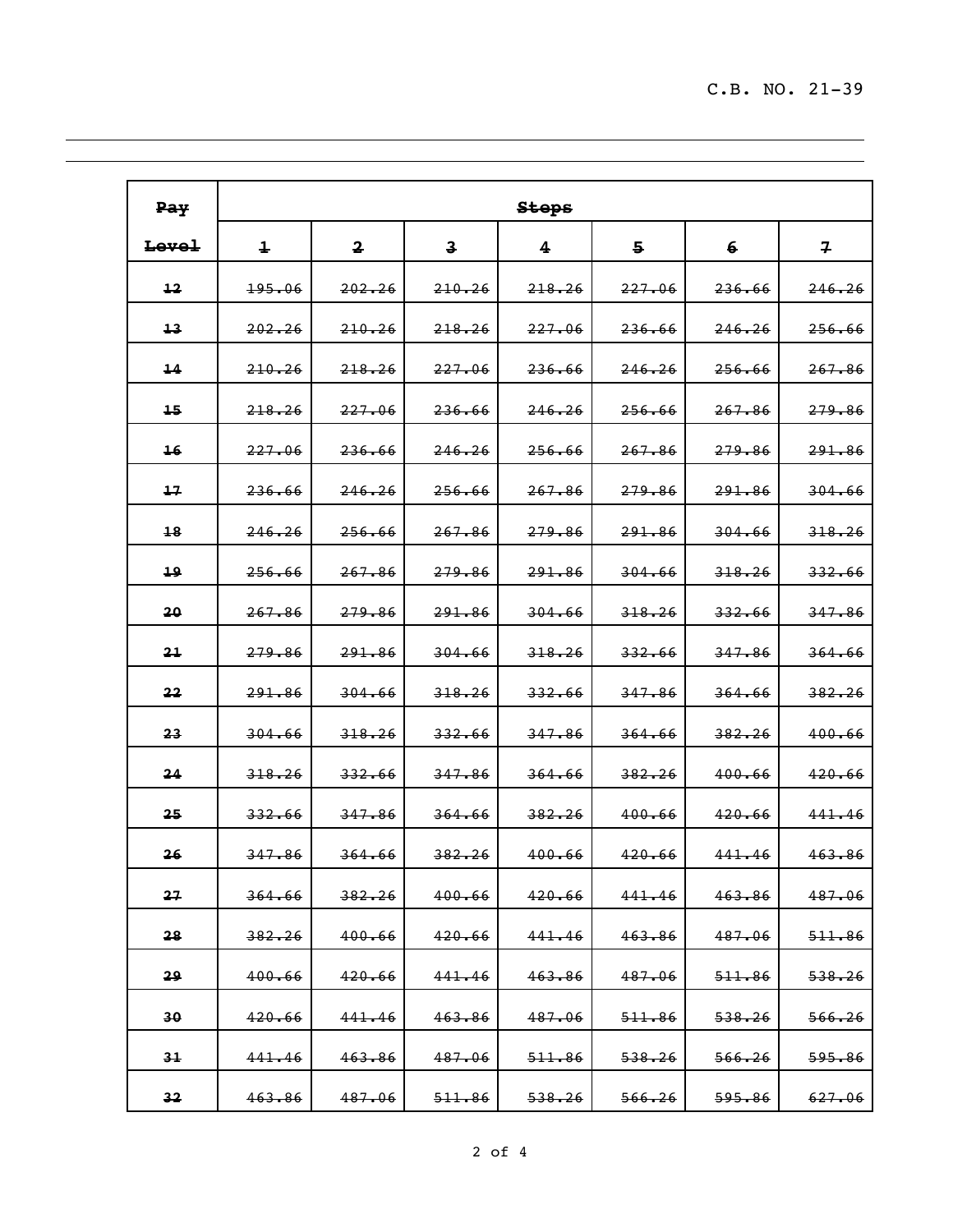| Pay          |                   | <b>Stops</b>            |        |                         |                   |                                                           |                   |                         |  |  |
|--------------|-------------------|-------------------------|--------|-------------------------|-------------------|-----------------------------------------------------------|-------------------|-------------------------|--|--|
| Level        | $\ddagger$        | $\overline{\mathbf{2}}$ |        | $\overline{\mathbf{3}}$ | 4                 | 5.                                                        | 6                 | $\overline{\mathbf{z}}$ |  |  |
| $33 -$       | 487.06            | 511.86                  |        | 538.26                  | 566.26            | 595.86                                                    | 627.06            | 660.66                  |  |  |
| 34           | 511.86            | 538.26                  |        | 566.26                  | 595.86            | 627.06                                                    | 660.66            | 695.86                  |  |  |
| $35 -$       | 538.26            | 566.26                  |        | 595.86                  | 627.06            | 660.66                                                    | <del>695.86</del> | <del>733.46</del>       |  |  |
| 36           | 566.26            | 595.86                  |        | 627.06                  | 660.66            | 695.86                                                    | 733.46            | 773.46                  |  |  |
| 37           | <del>595.86</del> | 627.06                  |        | 660.66                  | 695.86            | 733.46                                                    | 773.46            | 815.86                  |  |  |
| 38           | 627.06            | 660.66                  |        | 695.86                  | <del>733.46</del> | 773.46                                                    | 815.86            | 860.66                  |  |  |
| 39           | 660.66            | 695.86                  |        | 733.46                  | 773.46            | 815.86                                                    | 860.66            |                         |  |  |
| 40           | 695.86            | 733.46                  |        | 773.46                  | 815.86            | 860.66                                                    |                   |                         |  |  |
| 41           | 733.46            | 773.46                  |        | 815.86                  | 860.66            |                                                           |                   |                         |  |  |
| 42           | 773.46            | 815.86                  |        | 860.66                  |                   |                                                           |                   |                         |  |  |
|              | "Section 205.     |                         |        |                         |                   |                                                           |                   |                         |  |  |
|              |                   |                         |        |                         |                   | (1) Base Salary schedule of biweekly salary rate. The new |                   |                         |  |  |
|              |                   |                         |        |                         |                   | salary scale for biweekly salaries shall be as follows:   |                   |                         |  |  |
| <b>STEPS</b> |                   |                         |        |                         |                   |                                                           |                   |                         |  |  |
| <b>GRADE</b> | 1                 | $\overline{\mathbf{c}}$ | 3      | 4                       | 5                 | 6                                                         | 7                 | 8                       |  |  |
| GR 1         | 202.26            | 210.26                  | 218.26 | 227.06                  | 236.66            | 245.25                                                    | 256.66            | 267.86                  |  |  |
| GR 2         | 267.86            | 279.86                  | 291.86 | 304.66                  | 318.26            | 332.26                                                    | 347.86            | 364.66                  |  |  |
| GR 3         | 291.86            | 304.66                  | 318.26 | 332.26                  | 347.86            | 364.66                                                    | 382.26            | 400.66                  |  |  |
| GR 4         | 318.26            | 332.26                  | 347.86 | 364.66                  | 382.26            | 400.66                                                    | 420.66            | 441.46                  |  |  |

GR 5 347.86 364.66 382.26 400.66 420.66 441.46 462.21 483.93